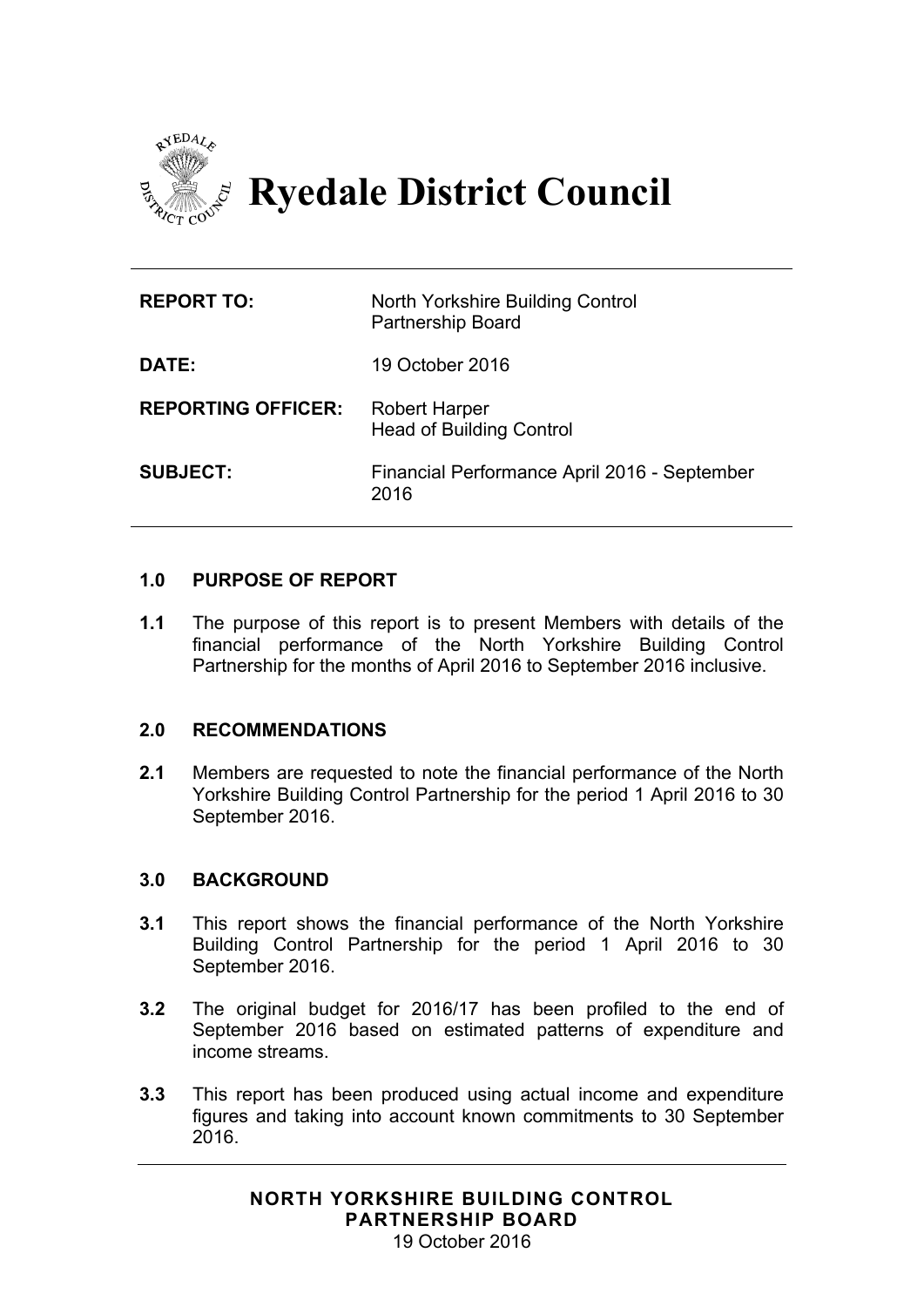# **4.0 POLICY CONTEXT**

**4.1** The North Yorkshire Building Control Partnership has a duty to exercise effective financial management through the production of regular financial monitoring reports in line with the host council's constitution, including the financial regulations and standing orders.

#### **5.0 REPORT**

- **5.1** Annex A summarises the income and expenditure for the chargeable and non-chargeable accounts to 30 September 2016, together with the deficit as at that date.
- **5.2** The overall deficit for the North Yorkshire Building Control Partnership for the period 1 April 2016 to 30 September 2016 is £4,580 against a profiled original budgeted surplus of £76,930.
- **5.3** The deficit balance on the reserve account as at 30 September 2016 is £33,923 having taken into account redundancy costs, pension contributions due to early retirements and flood work income.
- **5.4** As at 30 September 2016, the Partner Authorities would have to contribute £43,923 (or £8,785 each) in order to maintain a minimum balance on the reserve account of £10,000.
- **5.5** Using the original budget submitted to the Board on 10 March 2016, the overall deficit for 2016/17 is projected to be £6,050 with an estimated deficit balance on the reserve account as at 31 March 2017 of £35,393 again having taken account of redundancy costs, pension contributions due to early retirements and flood work income. The Partners are therefore estimated to have to contribute £45,393 (or £9,079 each) for the 2016/17 financial year to meet the minimum level of reserves requirement of £10,000. This assumes expenditure and income remains in line with the profiled original budget for the period 1 October 2016 to 31 March 2017.

#### Chargeable Account

- **5.6** For the period to 30 September 2016, the chargeable account shows a deficit of £18,216 against a profiled original budgeted surplus of £61,830.
- **5.7** The income is showing a reduction of £81,285, with an underspend on expenditure of £1,239.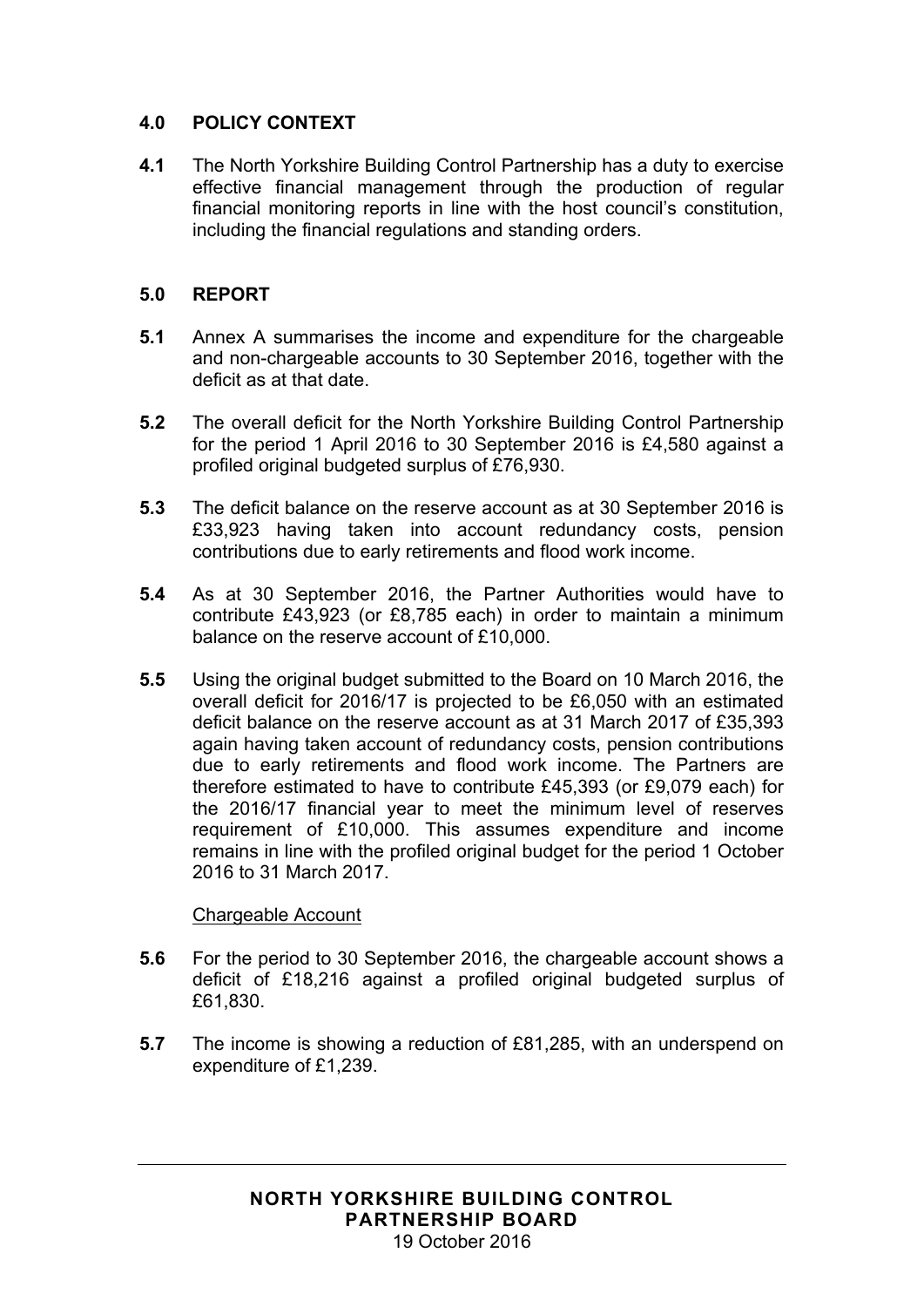#### Non Chargeable Account

- **5.8** For the period to 30 September 2016, the non-chargeable account shows a surplus of £13,636 against a profiled original budgeted surplus of £15,100.
- **5.9** There is a surplus in the non-chargeable income of £196 offset by an overspend of £1,660.

#### **6.0 FINANCIAL IMPLICATIONS**

**6.1** The Partnership has been actively marketing its services to different target audiences in order to increase market share, whilst maintaining high levels of service delivery and customer satisfaction.

#### **7.0 LEGAL IMPLICATIONS**

**7.1** There are no legal implications resulting from the contents of this report.

#### **8.0 RISK ASSESSMENT**

- **8.1** Regular financial monitoring reports provided to the Head of Building Control and the Board will help to inform Members of actions that need to be taken to bring the budget into balance and enable early preventative or remedial action to be taken.
- **8.2** The shortfall in chargeable income for the period to 30 September 2016 is due to the slow recovery within the construction industry following the recession, together with increased competition from the private sector.

#### **9.0 CONCLUSION**

- **9.1** For the period 1 April 2016 to 30 September 2016, the revenue account for the North Yorkshire Building Control Partnership is showing a deficit of £4,580.
- **9.2** The financial position of the Partnership will require close monitoring during the remainder of 2016/17.
- **9.3** The Partnership has diversified into new areas of work which is attracting additional income. Further diversification will continue during the current financial year.